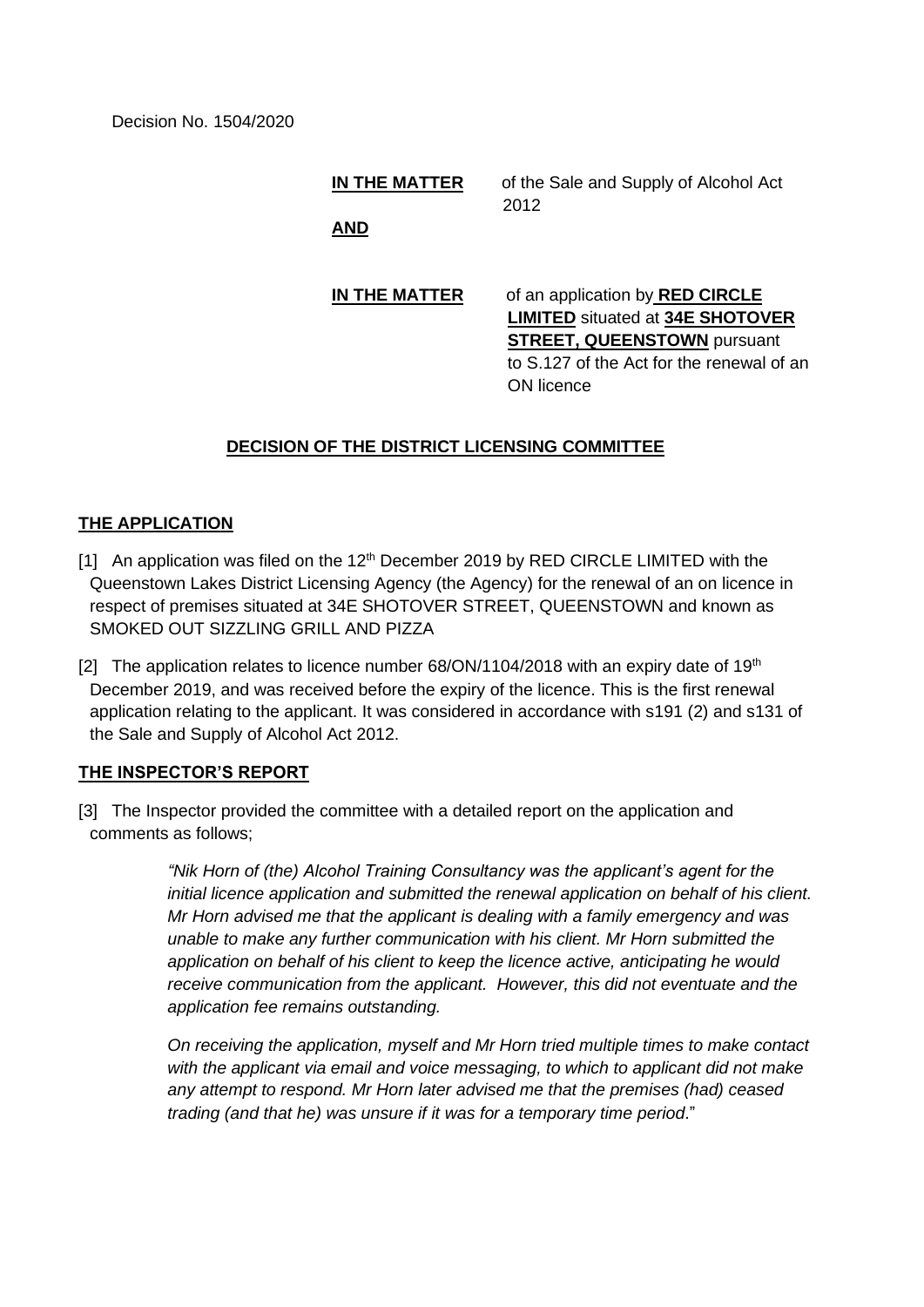[4] The Inspector continues;

"*With the anniversary date of the licence being 19th December, payment of the annual fee has not been made. As I was unable to make contact with the applicant, and with the premises being closed, a suspension letter was issued to the applicant which I delivered to the premises itself on 7th February 2020. The applicant failed to respond to the letter. It appears that the applicant company Red Circle Limited is no longer a registered company under the New Zealand Companies Office as this states the company was removed on 24th April 2020".*

# **THE HEARING**

[5] A Notice of Hearing for 1.00pm Wednesday 2<sup>nd</sup> September 2020 to consider the application at the Queenstown Lakes District Council Chambers was issued on the 19<sup>th</sup> August 2020. As the application is of a kind as listed in s191 (3) (b) the quorum necessary to consider and determine the application is one member who must be the chairperson. The Committee has three members who are council commissioners and meet the necessary qualifications pursuant to s191 (2) of the Act

[6] The meeting was convened at 1.00pm. In attendance were Ms Jessica Mason and Ms Lainy Black, both Agency regulatory support officers, and appearing to assist the proceedings was the Licensing Inspector Ms Sharon Dinneen. The Committee was represented by Commissioner J M Mann. There was no one in attendance representing the applicant company Red Circle Limited.

[7] The Inspector, Ms Dinneen presented a final submission which in addition to summarising her report to the Agency also included the following observations;

> "*The property (occupied by the applicant's premises) is owned by Prime Retail Queenstown Limited and agents for the owner are 'Evans, Henderson and Woodbridge Barristers and Solicitors' (EHW)*

*Ms Bonnie Boyd of EHW advised via telephone conversation on 24th August 2020 that Red Circle Limited 'literally up and left' from the premises on the 22nd January 2020 as the company went into liquidation*

*The premises are currently occupied by new tenants."*

# **DECISION**

[8] The committee agrees with the Inspector's recommendation in her report of the  $5<sup>th</sup>$  May 2020. The applicant is no longer a valid entity permitted to hold an alcohol licence and therefore does not meet the criteria in ss131 and 105(1)(b) nor ss127(2) and 127(3).

Accordingly, the committee rules pursuant to s130 of the Act that the application by Red Circle Limited for a renewal of an on licence is refused.